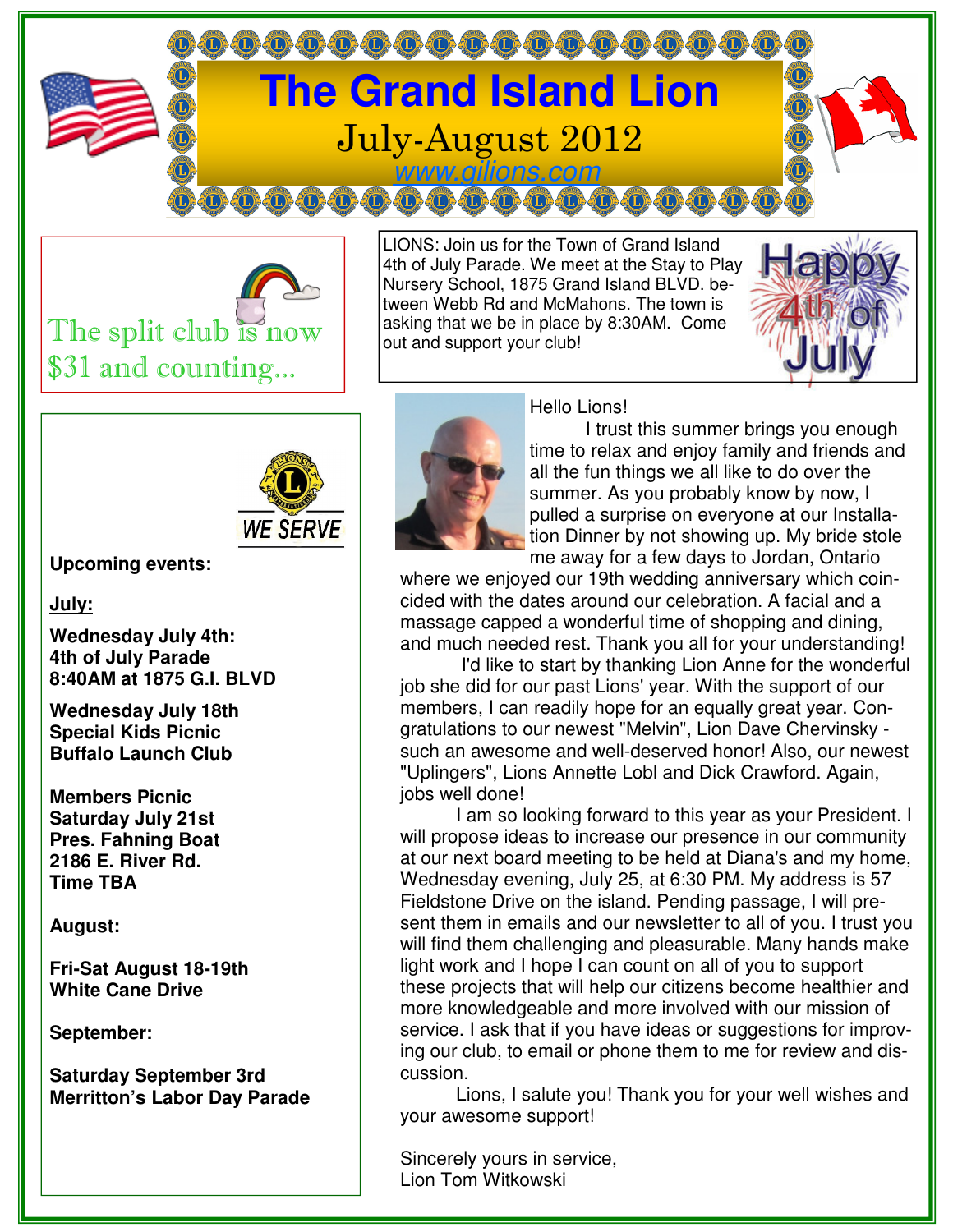**White Cane Days are August 24- Friday and Saturday August 25. Please keep two hours of your time to collect. I realize that this is a busy time of year but we need as many volunteers as possible to make this project a success. Lion Henry** 

Member Highlight

President . Tom Witkowski

Lion Tom has benn involved with Lionism since 1993 when he joined the Lancaster Cub. He held a number of positions there including President. He was an affiliate member on Grand island before transferring to our club in May 2007. He has been the Chair of Journey for Sight for 5 + years He has been Zone Chair. He is the club's liasion for District affairs bringing back information and policy and procedures We welcome Tom as he takes on additional duties as president and look forward to an exciting year.

Lion Annette

Thanks to Lions Annette Boies-Lobl, Henry Lobl, Donna Lavallee, Tom Witkowski, and Anne Fahning for contributions to this newsletter. The deadline for the September Newsletter is Friday August 31st. If you have material for the newsletter, you can e-mail it to Lion Dave Chervinsky, the editor/publisher, at dschervin@yahoo.com.

**Please visit our web site: www.gilions.com**.

Special Kids Picnic Meeting All Chairmen and Key Players are asked to attend a meeting at the Buffalo Launch Club at 6:30 pm on Tuesday July 10 2012. Lion Annette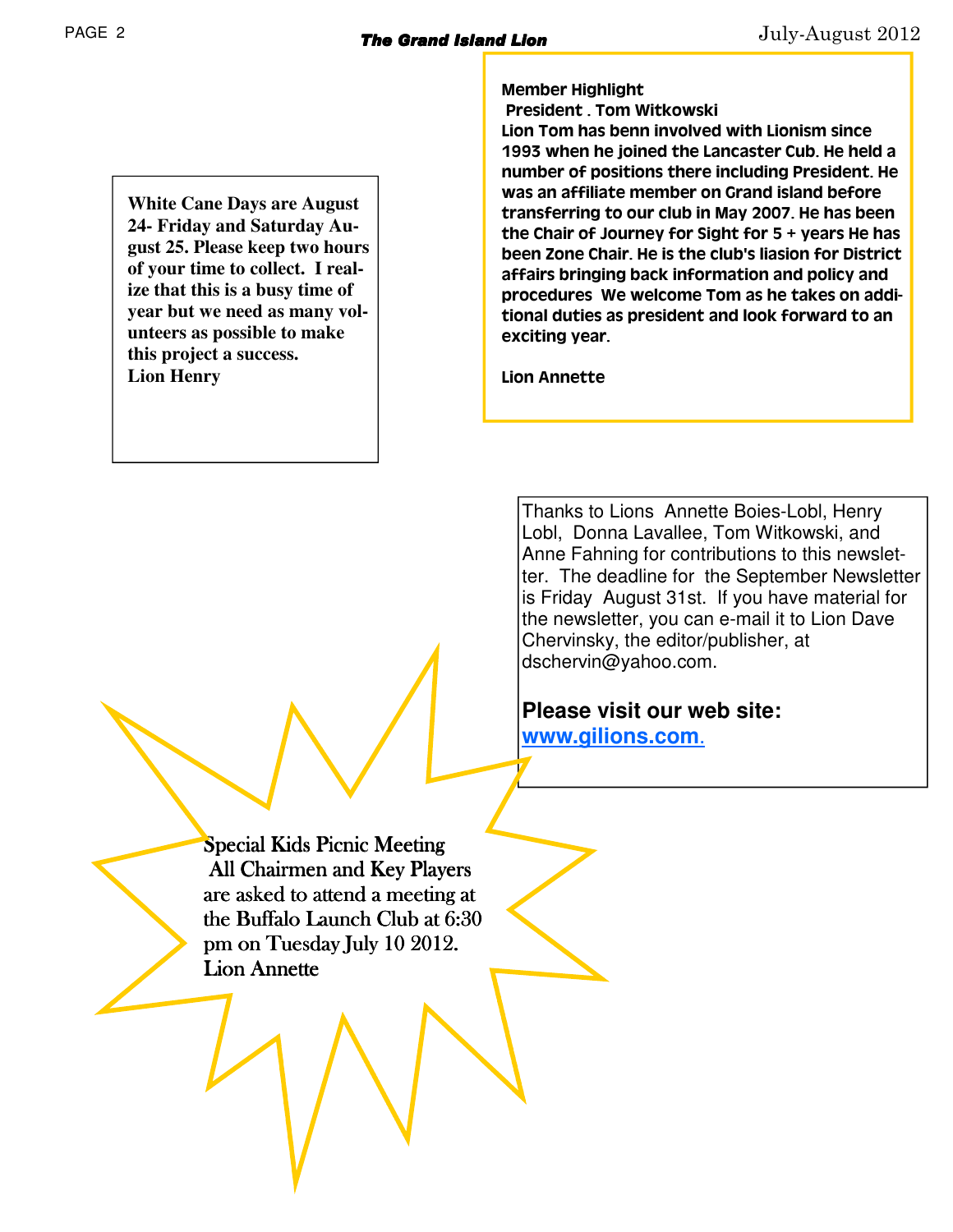

**Annual Couples (picnic) Cruise** 

Saturday July 21st

2186 E River Rd, Grand Island

**Bob and Anne Fahnings house** 

**4pm cocktails** 

**5pm dinner** 

6pm-9pm cruise

Please RSVP by July 7th

Anne 743-6279 or afahning@realtyusa.com.

\$15 per person

We would like each member like to bring a snack or dessert to complete our meal



Hope to see you there!